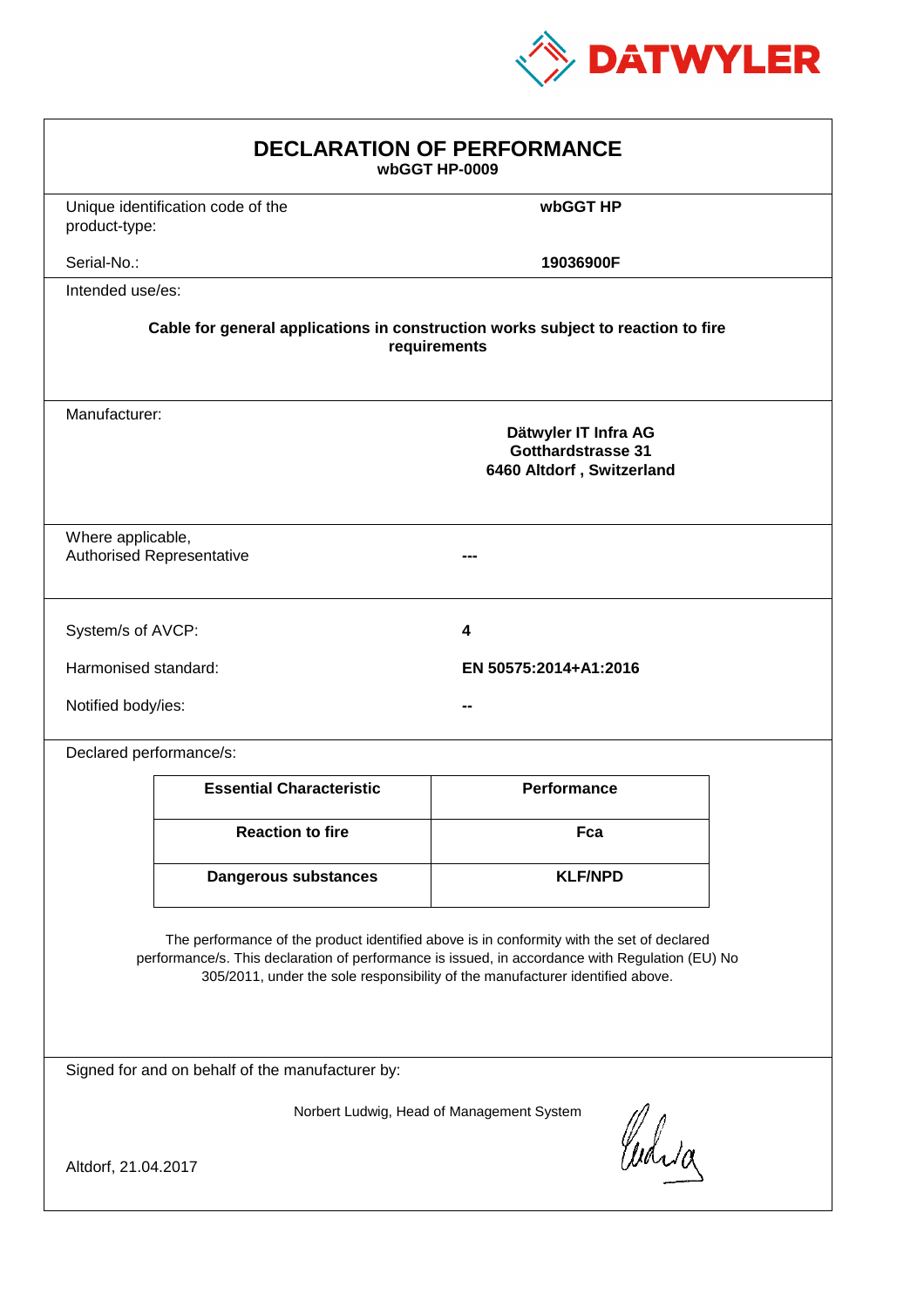

| LEISTUNGSERKLÄRUNG<br>wbGGT HP-0009                                                                                                                                                                                                                        |                                              |                                                                                |  |  |
|------------------------------------------------------------------------------------------------------------------------------------------------------------------------------------------------------------------------------------------------------------|----------------------------------------------|--------------------------------------------------------------------------------|--|--|
|                                                                                                                                                                                                                                                            | Eindeutiger Kenncode des Produkttyps:        | wbGGT HP                                                                       |  |  |
| Serien-Nr.:                                                                                                                                                                                                                                                |                                              | 19036900F                                                                      |  |  |
| Verwendungszweck(e):                                                                                                                                                                                                                                       |                                              |                                                                                |  |  |
| Kabel/Leitung für allgemeine Anwendungen in Bauwerken in Bezug auf die<br>Anforderungen an das Brandverhalten                                                                                                                                              |                                              |                                                                                |  |  |
| Hersteller:                                                                                                                                                                                                                                                |                                              | Dätwyler IT Infra AG<br><b>Gotthardstrasse 31</b><br>6460 Altdorf, Switzerland |  |  |
|                                                                                                                                                                                                                                                            | Wo anwendbar, Bevollmächtigter:              |                                                                                |  |  |
| Leistungsbeständigkeit:                                                                                                                                                                                                                                    | System(e) zur Bewertung und Überprüfung der  | 4                                                                              |  |  |
|                                                                                                                                                                                                                                                            | Harmonisierte Norm:<br>EN 50575:2014+A1:2016 |                                                                                |  |  |
|                                                                                                                                                                                                                                                            | Notifizierte Stelle(n):                      |                                                                                |  |  |
| Erklärte Leistung(en):                                                                                                                                                                                                                                     |                                              |                                                                                |  |  |
|                                                                                                                                                                                                                                                            | <b>Wesentliche Merkmale</b>                  | Leistung                                                                       |  |  |
|                                                                                                                                                                                                                                                            | <b>Brandverhalten</b>                        | Fca                                                                            |  |  |
|                                                                                                                                                                                                                                                            | Gefährliche Stoffe                           | <b>KLF/NPD</b>                                                                 |  |  |
| Die Leistung des vorstehenden Produkts entspricht der erklärten Leistung/den erklärten<br>Leistungen. Für die Erstellung der Leistungserklärung im Einklang mit der Verordnung (EU) Nr.<br>305/2011 ist allein der obengenannte Hersteller verantwortlich. |                                              |                                                                                |  |  |
| Unterzeichnet für den Hersteller und im Namen des Herstellers von:                                                                                                                                                                                         |                                              |                                                                                |  |  |
| Norbert Ludwig, Head of Management System<br>Curia                                                                                                                                                                                                         |                                              |                                                                                |  |  |
| Altdorf, 21.04.2017                                                                                                                                                                                                                                        |                                              |                                                                                |  |  |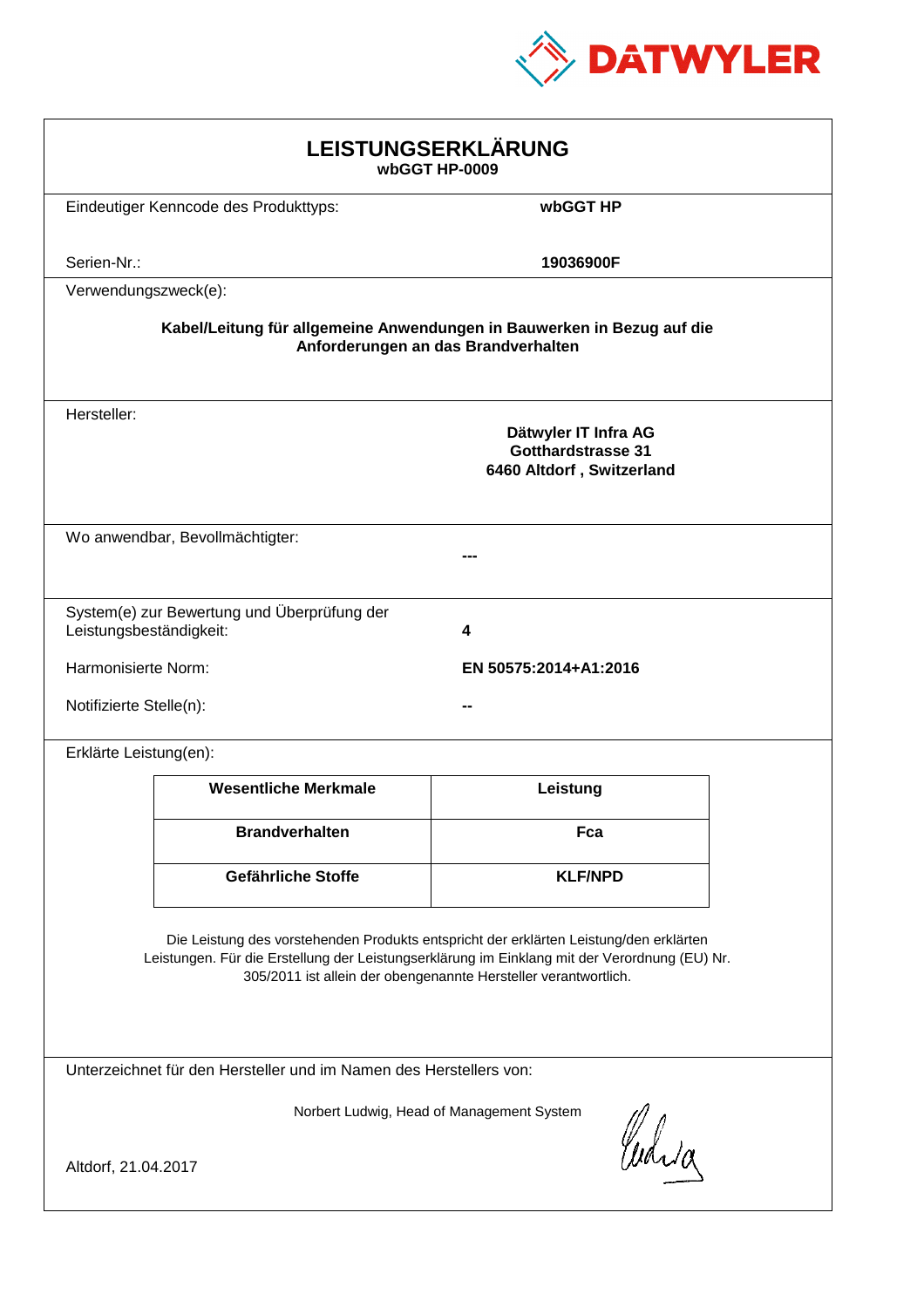

| <b>PRESTATIEVERKLARING</b><br>wbGGT HP-0009                                                                                                                                                                                                                                 |                                                                         |                                                                                |  |  |
|-----------------------------------------------------------------------------------------------------------------------------------------------------------------------------------------------------------------------------------------------------------------------------|-------------------------------------------------------------------------|--------------------------------------------------------------------------------|--|--|
| producttype:                                                                                                                                                                                                                                                                | Unieke identificatiecode van het                                        | wbGGT HP                                                                       |  |  |
| Serienr.:                                                                                                                                                                                                                                                                   |                                                                         | 19036900F                                                                      |  |  |
| Beoogd(e) gebruik(en):                                                                                                                                                                                                                                                      |                                                                         |                                                                                |  |  |
| Kabels voor algemene toepassingen in bouwwerken die onder<br>voorschriften inzake materiaalgedrag bij brand vallen                                                                                                                                                          |                                                                         |                                                                                |  |  |
| Fabrikant:                                                                                                                                                                                                                                                                  |                                                                         | Dätwyler IT Infra AG<br><b>Gotthardstrasse 31</b><br>6460 Altdorf, Switzerland |  |  |
|                                                                                                                                                                                                                                                                             | indien van toepassing, Gemachtigde:                                     |                                                                                |  |  |
| prestatiebestendigheid:<br>Geharmoniseerde norm:<br>Aangemelde instantie(s):                                                                                                                                                                                                | Het systeem of de systemen voor de<br>beoordeling en verificatie van de | 4<br>EN 50575:2014+A1:2016                                                     |  |  |
| Aangegeven prestatie(s)                                                                                                                                                                                                                                                     |                                                                         |                                                                                |  |  |
|                                                                                                                                                                                                                                                                             | Essentiële kenmerken                                                    | <b>Prestatie</b>                                                               |  |  |
|                                                                                                                                                                                                                                                                             | <b>Brandreactie</b>                                                     | Fca                                                                            |  |  |
|                                                                                                                                                                                                                                                                             | Gevaarlijke stoffen                                                     | <b>KLF/NPD</b>                                                                 |  |  |
| De prestaties van het hierboven omschreven product zijn conform de aangegeven prestaties. Deze<br>prestatieverklaring wordt in overeenstemming met Verordening (EU) nr. 305/2011 onder de exclusieve<br>verantwoordelijkheid van de hierboven vermelde fabrikant verstrekt. |                                                                         |                                                                                |  |  |
| Ondertekend voor en namens de fabrikant door:                                                                                                                                                                                                                               |                                                                         |                                                                                |  |  |
| Norbert Ludwig, Head of Management System<br>Curia<br>Altdorf, 21.04.2017                                                                                                                                                                                                   |                                                                         |                                                                                |  |  |
|                                                                                                                                                                                                                                                                             |                                                                         |                                                                                |  |  |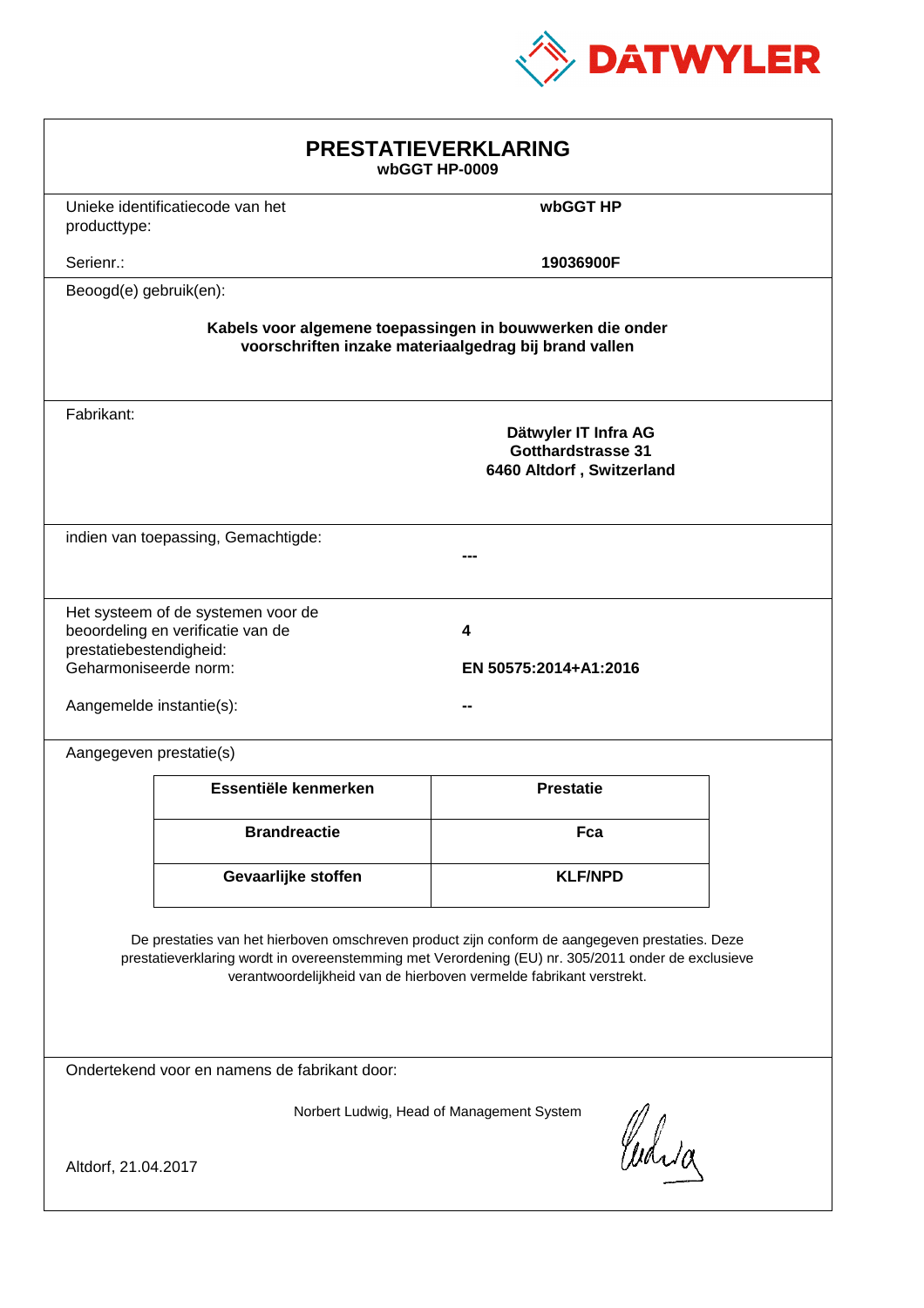

| DÉCLARATION DES PERFORMANCES<br>wbGGT HP-0009                                                                                                                                                                                                                    |                                                                                                                |                                                                                |  |  |  |
|------------------------------------------------------------------------------------------------------------------------------------------------------------------------------------------------------------------------------------------------------------------|----------------------------------------------------------------------------------------------------------------|--------------------------------------------------------------------------------|--|--|--|
| produit type:                                                                                                                                                                                                                                                    | Code d'identification unique du                                                                                | wbGGT HP                                                                       |  |  |  |
| Numéro de série:                                                                                                                                                                                                                                                 |                                                                                                                | 19036900F                                                                      |  |  |  |
| Usage(s) prévu(s):                                                                                                                                                                                                                                               |                                                                                                                |                                                                                |  |  |  |
|                                                                                                                                                                                                                                                                  | Câble pour applications générales dans les ouvrages de construction soumis<br>aux exigences de réaction au feu |                                                                                |  |  |  |
| Fabricant:                                                                                                                                                                                                                                                       |                                                                                                                | Dätwyler IT Infra AG<br><b>Gotthardstrasse 31</b><br>6460 Altdorf, Switzerland |  |  |  |
|                                                                                                                                                                                                                                                                  | Le cas échéant, Mandataire                                                                                     |                                                                                |  |  |  |
| performances:<br>Norme harmonisée:<br>Organisme(s) notifié(s):                                                                                                                                                                                                   | Système(s) d'évaluation et de<br>vérification de la constance des                                              | 4<br>EN 50575:2014+A1:2016                                                     |  |  |  |
|                                                                                                                                                                                                                                                                  | Performance(s) déclarée(s):                                                                                    |                                                                                |  |  |  |
|                                                                                                                                                                                                                                                                  | Caractéristique essentielle                                                                                    | <b>Performance</b>                                                             |  |  |  |
|                                                                                                                                                                                                                                                                  | Réaction au feu                                                                                                | Fca                                                                            |  |  |  |
|                                                                                                                                                                                                                                                                  | <b>Substances dangereuses</b>                                                                                  | <b>KLF/NPD</b>                                                                 |  |  |  |
| Les performances du produit identifié ci-dessus sont conformes aux performances déclarées.<br>Conformément au règlement (UE) no 305/2011, la présente déclaration des performances est<br>établie sous la seule responsabilité du fabricant mentionné ci-dessus. |                                                                                                                |                                                                                |  |  |  |
| Signé pour le fabricant et en son nom par:                                                                                                                                                                                                                       |                                                                                                                |                                                                                |  |  |  |
| Norbert Ludwig, Head of Management System<br>Curia<br>Altdorf, 21.04.2017                                                                                                                                                                                        |                                                                                                                |                                                                                |  |  |  |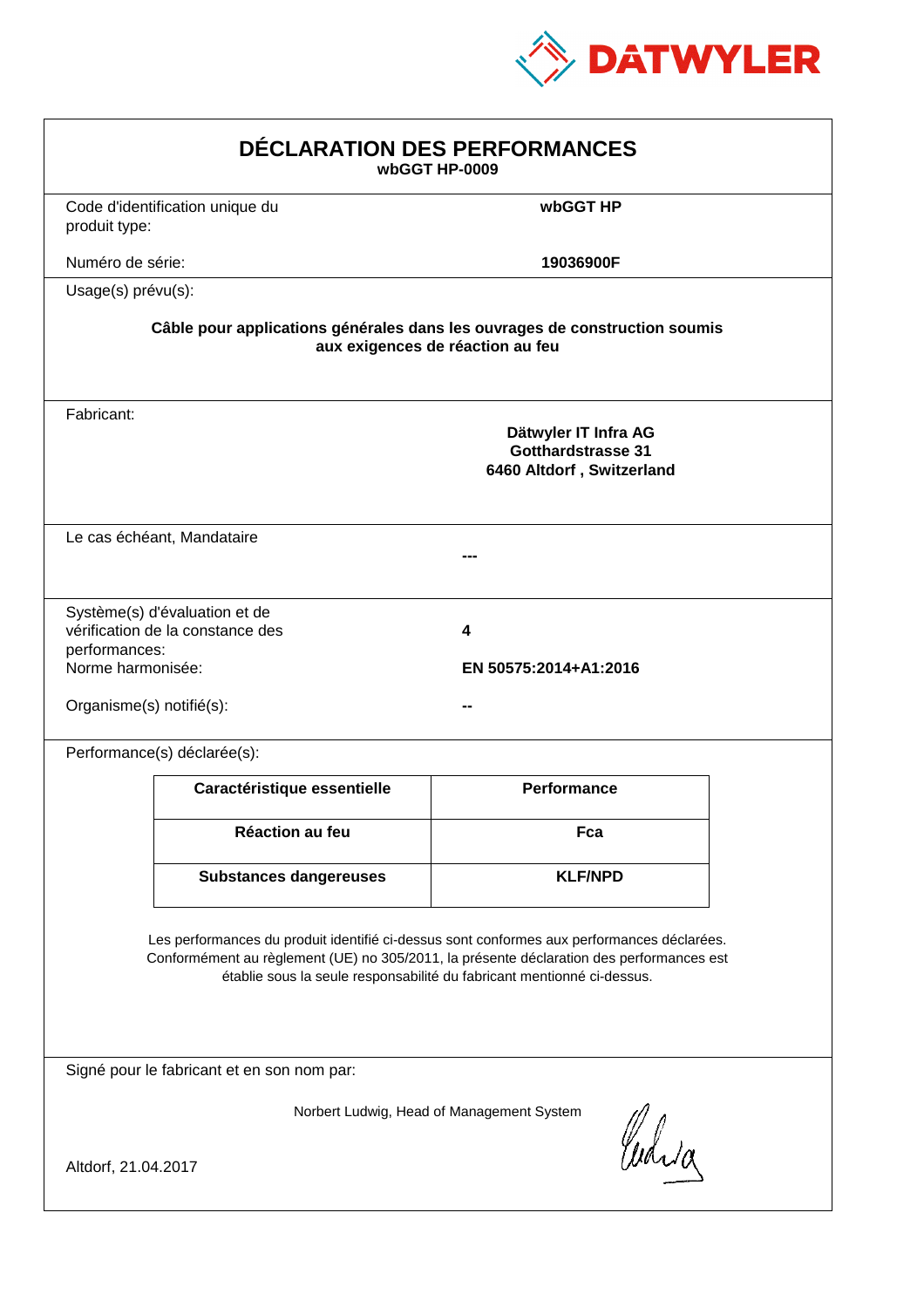

| <b>DECLARACIÓN DE PRESTACIONES</b><br>wbGGT HP-0009                                                                                                                                                                                                                                            |                                                                                                        |                     |  |  |  |
|------------------------------------------------------------------------------------------------------------------------------------------------------------------------------------------------------------------------------------------------------------------------------------------------|--------------------------------------------------------------------------------------------------------|---------------------|--|--|--|
| producto tipo:                                                                                                                                                                                                                                                                                 | Código de identificación única del                                                                     | wbGGT HP            |  |  |  |
| Número de serie:                                                                                                                                                                                                                                                                               |                                                                                                        | 19036900F           |  |  |  |
| Usos previstos:                                                                                                                                                                                                                                                                                |                                                                                                        |                     |  |  |  |
|                                                                                                                                                                                                                                                                                                | Cable sujeto a requisitos de reacción al fuego para aplicaciones generales en obras<br>de construcción |                     |  |  |  |
| Fabricante:                                                                                                                                                                                                                                                                                    | Dätwyler IT Infra AG<br>Gotthardstrasse 31<br>6460 Altdorf, Switzerland                                |                     |  |  |  |
|                                                                                                                                                                                                                                                                                                | En su caso, Representante autorizado:                                                                  |                     |  |  |  |
| Sistemas de evaluación y verificación<br>de la constancia de las prestaciones<br>4<br>$(EVCP)$ :<br>Norma armonizada:<br>EN 50575:2014+A1:2016<br>Organismos notificados:                                                                                                                      |                                                                                                        |                     |  |  |  |
|                                                                                                                                                                                                                                                                                                | Prestaciones declaradas:                                                                               |                     |  |  |  |
|                                                                                                                                                                                                                                                                                                | Característica esencial                                                                                | <b>Prestaciones</b> |  |  |  |
|                                                                                                                                                                                                                                                                                                | Reacción al fuego                                                                                      | Fca                 |  |  |  |
|                                                                                                                                                                                                                                                                                                | <b>Sustancias peligrosas</b>                                                                           | <b>KLF/NPD</b>      |  |  |  |
| Las prestaciones del producto identificado anteriormente son conformes con el conjunto de<br>prestaciones declaradas. La presente declaración de prestaciones se emite, de conformidad con<br>el Reglamento (UE) nº 305/2011, bajo la sola responsabilidad del fabricante arriba identificado. |                                                                                                        |                     |  |  |  |
| Firmado por y en nombre del fabricante por:                                                                                                                                                                                                                                                    |                                                                                                        |                     |  |  |  |
| Norbert Ludwig, Head of Management System<br>anda<br>Altdorf, 21.04.2017                                                                                                                                                                                                                       |                                                                                                        |                     |  |  |  |